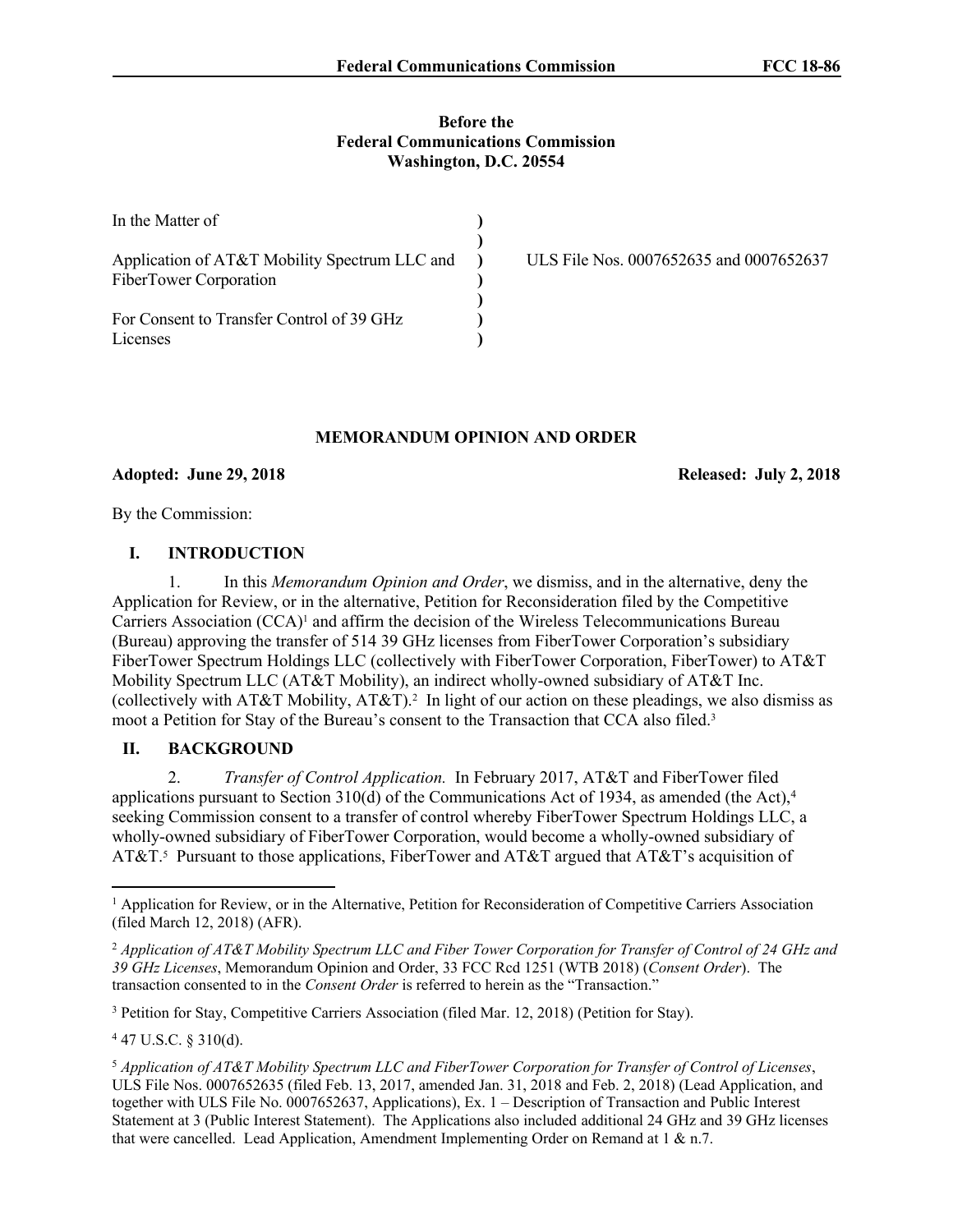FiberTower's millimeter wave (mmW) spectrum licenses would accelerate the development and deployment of next-generation 5G wireless services and promote competition.<sup>6</sup> The Bureau released a public notice seeking comment on the proposed transfer of control.<sup>7</sup> Several parties filed in response to the Accepted for Filing Public Notice,<sup>8</sup> including CCA, which filed informal comments and a reply.<sup>9</sup>

3. The Bureau denied CCA's informal comments, as well as petitions to deny filed by other parties, and consented to the Transaction. The Bureau found "no evidence in the record to support a finding that the transaction will result in potential public interest harms…[and] therefore den[ied] or dismiss[ed], the various petitions and comments...."<sup>10</sup> The Bureau applied the Commission's revised mmW spectrum threshold of 1850 megahertz to the Transaction, and observed that post-Transaction, AT&T's maximum spectrum holdings in any given county would be 796.8 megahertz.<sup>11</sup> Accordingly, given that the proposed transaction did not trigger the mmW spectrum threshold, and based on its careful review of the record, as well as its examination of the various relevant factors, the Bureau found that AT&T's post-Transaction spectrum holdings did not raise competitive concerns.<sup>12</sup> The Bureau also rejected Petitioners' and Commenters' arguments that FiberTower should not have been granted waivers of the substantial service requirements or reinstatement of licenses and that the spectrum should instead be subject to competitive bidding, finding that they were not transaction specific and were unrelated to any potential competitive harms that may arise from the Transaction.<sup>13</sup> After finding that "as a direct result of the transaction, AT&T likely would be better able to develop and deploy innovative 5G services to the benefit of American consumers,"<sup>14</sup> the Bureau consented to the Transaction as serving the public interest, convenience, and necessity.<sup>15</sup>

4. Prior to acting on the transfer of control applications, and in response to a remand by the DC Circuit, the Bureau released an order<sup>16</sup> that implemented a settlement agreement between FiberTower

<sup>8</sup> *Consent Order*, 33 FCC Rcd at 1252-53, para. 5, nn.9 & 10.

<sup>9</sup> Comments of Competitive Carriers Association (filed March 30, 2017) (CCA Comments); Reply Comments of Competitive Carriers Association (filed Apr. 13, 2017) (CCA Reply Comments).

<sup>10</sup> *Consent Order* at 33 FCC Rcd at 1256, para. 14. The Bureau noted that the Commission had previously adopted a mmW spectrum threshold of 1250 megahertz for proposed secondary market transactions. *Use of Spectrum Bands Above 24 GHz for Mobile Radio Services, Report and Order and Further Notice of Proposed Rulemaking*, 31 FCC Rcd 8014, 8083-84, paras. 188-189 (2016) (*Spectrum Frontiers Report and Order or FNPRM*, as appropriate). In the *Spectrum Frontiers Second Report and Order*, this threshold was increased to 1850 megahertz. *Use of Spectrum Bands Above 24 GHz for Mobile Radio Services*, Second Report and Order, Second Further Notice of Proposed Rulemaking, Order on Reconsideration, and Memorandum Opinion and Order*,* 32 FCC Rcd 10988, 11011, para. 74 (2017) (*Spectrum Frontiers Second Report and Order*). After notice and comment rulemaking, this change in the threshold became effective on January 2, 2018. *Use of Spectrum Bands Above 24 GHz for Mobile Radio Services*, 83 Fed. Reg. 37 (Jan. 2, 2018).

<sup>6</sup> Public Interest Statement at 4.

<sup>7</sup> *AT&T Mobility Spectrum LLC and FiberTower Corporation Seek FCC Consent to the Transfer of Control of 24 GHz and 39 GHz Licenses*, ULS File Nos. 0007652635 and 0007652637, Public Notice, 32 FCC Rcd 1932 (WTB 2017) (Accepted for Filing Public Notice).

<sup>11</sup> *Consent Order,* 33 FCC Rcd at 1258, para. 21.

<sup>12</sup> *Id.* at 1258-59, para. 21.

<sup>13</sup> *Id.* at 1259, paras. 22-23.

<sup>14</sup> *Id.* at 1260-61, para. 26.

<sup>15</sup> *Id.* at 1261, para. 27.

<sup>16</sup> *FiberTower Spectrum Holdings LLC et al.,* Order on Remand and Memorandum Opinion and Order, 33 FCC Rcd 253 (WTB 2018) ("*Order on Remand*"). The *Order on Remand* also addressed substantial service waiver requests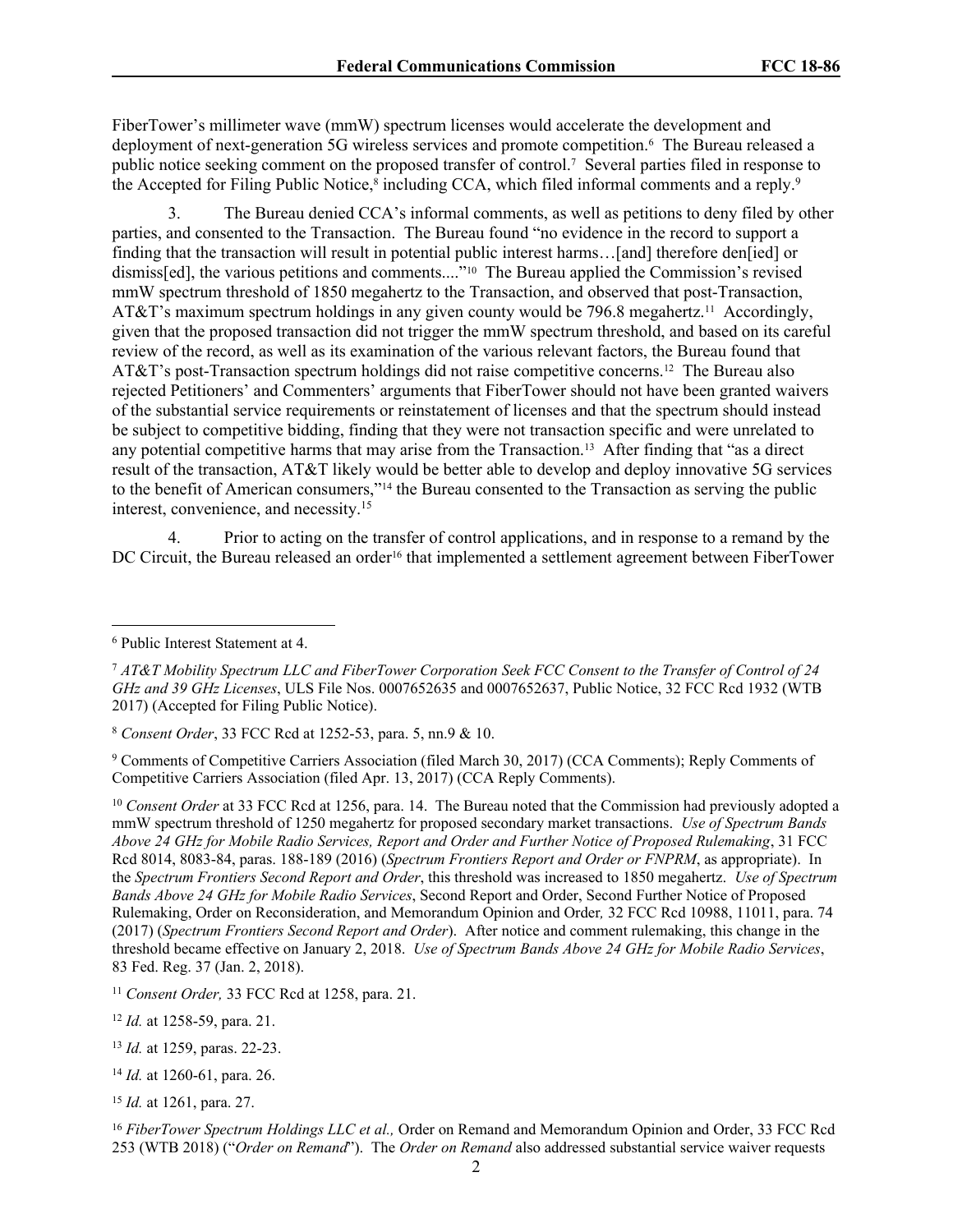and the Commission<sup>17</sup> resolving various pending proceedings and waiving certain Commission rules. Under the terms of the Settlement Agreement, FiberTower agreed, *inter alia*, to relinquish all of its 24 GHz licenses and some of its 39 GHz licenses.<sup>18</sup> In the *Order on Remand*, the Commission also granted FiberTower a waiver of the buildout rule applicable to those 39 GHz licenses that FiberTower retained under the terms of the Settlement Agreement,<sup>19</sup> and directed the licensing staff to return those license licenses to active status.<sup>20</sup> CCA filed an application for review of the *Order on Remand*,<sup>21</sup> which has been addressed in a separate order.<sup>22</sup>

5. CCA filed the subject AFR of the *Consent Order*. 23 CCA alleges that WTB violated its own rules and statutory provisions in assigning FiberTower's unbuilt licenses by accepting the transfer of control Applications and reinstating the 39 GHz licenses that the Commission had previously terminated. <sup>24</sup> Specifically, CCA claims that the Bureau did not appropriately analyze the state of the marketplace,<sup>25</sup> consider the unjust enrichment to FiberTower from approval of the Transaction,<sup>26</sup> or whether the public interest required the FiberTower licenses be auctioned instead of being transferred to AT&T.<sup>27</sup> Based on what CCA alleges are Bureau "failures," CCA urges review of the *Consent Order* by the full Commission.<sup>28</sup> CCA discusses the *Order on Remand*, claims that "the Bureau plainly considered the merits of the *Order on Remand* and the *Consent Order* together,"<sup>29</sup> and argues "the *Order on Remand* was merely the handoff to the *Consent Order*'s end-run around Section 309(j)."<sup>30</sup>

(Continued from previous page)

and other matters pertaining to proceedings, including bankruptcy proceedings and a remand from the United States Court of Appeals for the District of Columbia Circuit (D.C. Circuit), in which FiberTower was involved.

<sup>17</sup> Settlement Agreement, dated January 24, 2018, between the Federal Communications Commission and FiberTower Spectrum LLC (Settlement Agreement). *See Order on Remand*, 33 FCC Rcd at 276, App. 3.

<sup>18</sup> *Order on Remand*, 33 FCC Rcd at 257, para. 10.

<sup>19</sup> *Id.* at 258, para. 13.

<sup>20</sup> *Id.* at 258, para. 14.

<sup>21</sup> Application for Review, or in the Alternative, Petition for Reconsideration of Competitive Carriers Association (filed Feb. 26, 2018) (Waiver Order PFR).

22 *FiberTower Spectrum Holdings LLC, Requests for Waiver, Extension of Time, or in the alternative, Limited Waiver of Substantial Service Requirements*, Memorandum Opinion and Order, FCC 18-87 (rel. July 2, 2018) (*Remand PFR Order*).

<sup>23</sup> AFR. AT&T filed an opposition to the AFR. Opposition to Application for Review, AT&T Mobility Spectrum LLC (filed Mar. 19, 2018) (Opposition). T-Mobile USA, Inc. filed comments in support of CCA. Comments, T-Mobile USA, Inc. (filed Mar. 27, 2018) (T-Mobile Comments). CCA filed a reply. Reply to Application for Review, Competitive Carriers Association (filed Apr. 3, 2018) (CCA Reply).

<sup>24</sup> AFR at 5-8.

<sup>25</sup> *Id.* at 10-16.

<sup>26</sup> *Id.* at 16-19.

<sup>27</sup> *Id.* at 19-21.

<sup>28</sup> *Id.* at 22-23. In addition to its AFR, CCA concurrently seeks a stay during the Commission's review of the subject AFR Petition for Stay. AT&T filed an Opposition to the Petition for Stay. Opposition to Petition to Stay, AT&T Mobility Spectrum LLC (filed Mar. 19, 2018). As we are addressing the AFR herein, we dismiss the Petition for Stay as moot. In addition, the Petition for Stay was filed on March 12, 2018, after the consummation notices had previously been filed on February 22, 2018 (ULS File Numbers 0008109169 & 0008109170).

<sup>29</sup> AFR at 8.

<sup>30</sup> AFR at 9.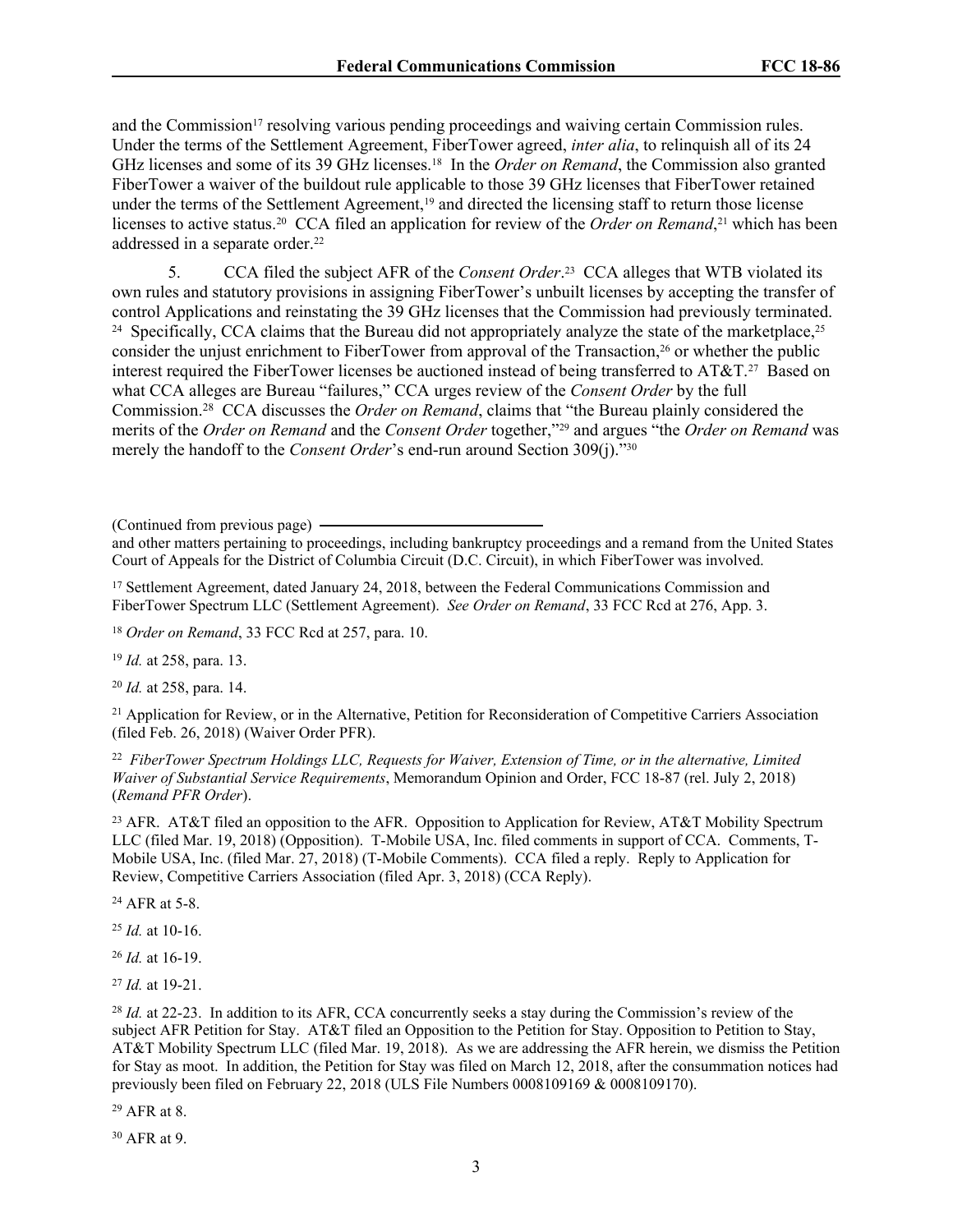#### **III. DISCUSSION**

6. AT&T claims that CCA lacks standing to file the AFR and alternative PFR.<sup>31</sup> We agree. To submit a petition for reconsideration or application for review of a licensing action, a filer "must plead facts to establish that he is (1) a party in interest or (2) any other person aggrieved or whose interests are adversely affected by our licensing actions and (3) show good reason why he did not participate in the earlier stages of the proceedings."<sup>32</sup> To establish party-in-interest standing to challenge an application, a petitioner must allege facts sufficient to demonstrate that grant of the application would cause it to suffer a direct injury.<sup>33</sup> In addition, petitioners must demonstrate a causal link between the claimed injury and the challenged action.<sup>34</sup> To demonstrate a causal link, petitioners must establish that the injury can be traced to the challenged action and that the injury would be prevented or redressed by the relief requested.<sup>35</sup> For these purposes, an injury must be both "concrete and particularized" and "actual or imminent, not conjectural or hypothetical."<sup>36</sup> There must be more than an "objectively reasonable likelihood" of threatened injury; such injury must be "certainly impending."<sup>37</sup> An organization may meet these standards in its own right or may demonstrate that one or more of its members meets these requirements.<sup>38</sup>

7. In applying those standards to CCA's AFR, we conclude that CCA has not adequately demonstrated standing. CCA has not made any allegations of specific competitive harm that was the direct result of the Commission's consent to the subject Transaction and has not established that it is aggrieved or injured by the *Consent Order*. It makes generalized statements about "expense to taxpayers, consumers and 5G competition"<sup>39</sup> and "unjust enrichment" to FiberTower,<sup>40</sup> neither of which demonstrates how it, or its members, are aggrieved or injured by the consent to the Transaction. Accordingly, we agree with AT&T that CCA has not established standing. We therefore dismiss the AFR.

<sup>34</sup> *Wireless Co*., 10 FCC Rcd at 13235, para. 7.

<sup>35</sup> *Id.* Because "a licensing proceeding before the Commission is not an Article III proceeding," the Commission may determine in the public interest to allow participation by parties pursuant to Section 309(d) of the Communications Act who would lack Article III standing. *Channel 32 Hispanic Broadcasters, Ltd.*, Order*,* 15 FCC Rcd 22649, 22651, para. 7 (2000), *aff'd per curiam,* 22 Fed. Appx. 12 (2001). However, wireless applications have generally been reviewed using the foregoing Article III standard. *Rockne Educational Television, Inc.*, Memorandum Opinion and Order, 26 FCC Rcd 14402, 14405, para. 7 (WTB BD 2011). *See, e.g., Cellco Partnership,* 27 FCC Rcd at 10713, para. 36. For the reasons stated above, we find no public interest reason to depart from this practice here. *See Airadigm Communications, Inc.*, Order on Reconsideration*,* 21 FCC Rcd 3893, 3897, para. 14 & n.30 (WTB 2006), *review dismissed,* 26 FCC Rcd 6739 (WTB 2011).

<sup>36</sup> *Conference Group, LLC v. FCC,* 720 F.3d 956 (D.C. Cir. 2013), *quoting Lujan v. Defenders of Wildlife,* 504 U.S. 555, 560 (1992).

<sup>37</sup> *Clapper v. Amnesty International USA,* 568 U.S. 398, 410 (2013).

<sup>38</sup> *See, e.g., Friends of the Earth, Inc.,* Memorandum Opinion and Order, 18 FCC Rcd 23622, 23622-23, paras. 2-3 (2003).

<sup>39</sup> AFR at 4.

<sup>40</sup> *Id.* at 16-19.

<sup>31</sup> AT&T Opposition at 4-6.

<sup>32</sup> *Daniel R. Goodman*, Memorandum Opinion and Order, 13 FCC Rcd 21944, 21962, para. 29 (1998) (*Daniel Goodman); see also* 47 CFR §§ 1.106(b) & 1.115.

<sup>33</sup> *See, e.g., Applications of AT&T Mobility Spectrum LLC*, Memorandum Opinion and Order*,* 27 FCC Rcd 16459, 16465, para. 16 (2012); *Wireless Co., L.P.*, Order, 10 FCC Rcd 13233, 13235, para. 7 (WTB 1995) (*Wireless Co*.), *citing Sierra Club v*. *Morton*, 405 U.S. 727, 733 (1972). *See also New World Radio, Inc. v. FCC,* 294 F.3d 164 (D.C. Cir. 2002). *See generally T-Mobile License LLC, AT&T Mobility Spectrum LLC, New Cingular Wireless PCS LLC*, Memorandum Opinion and Order, 29 FCC Rcd 6350, 6355, para. 12 (2014).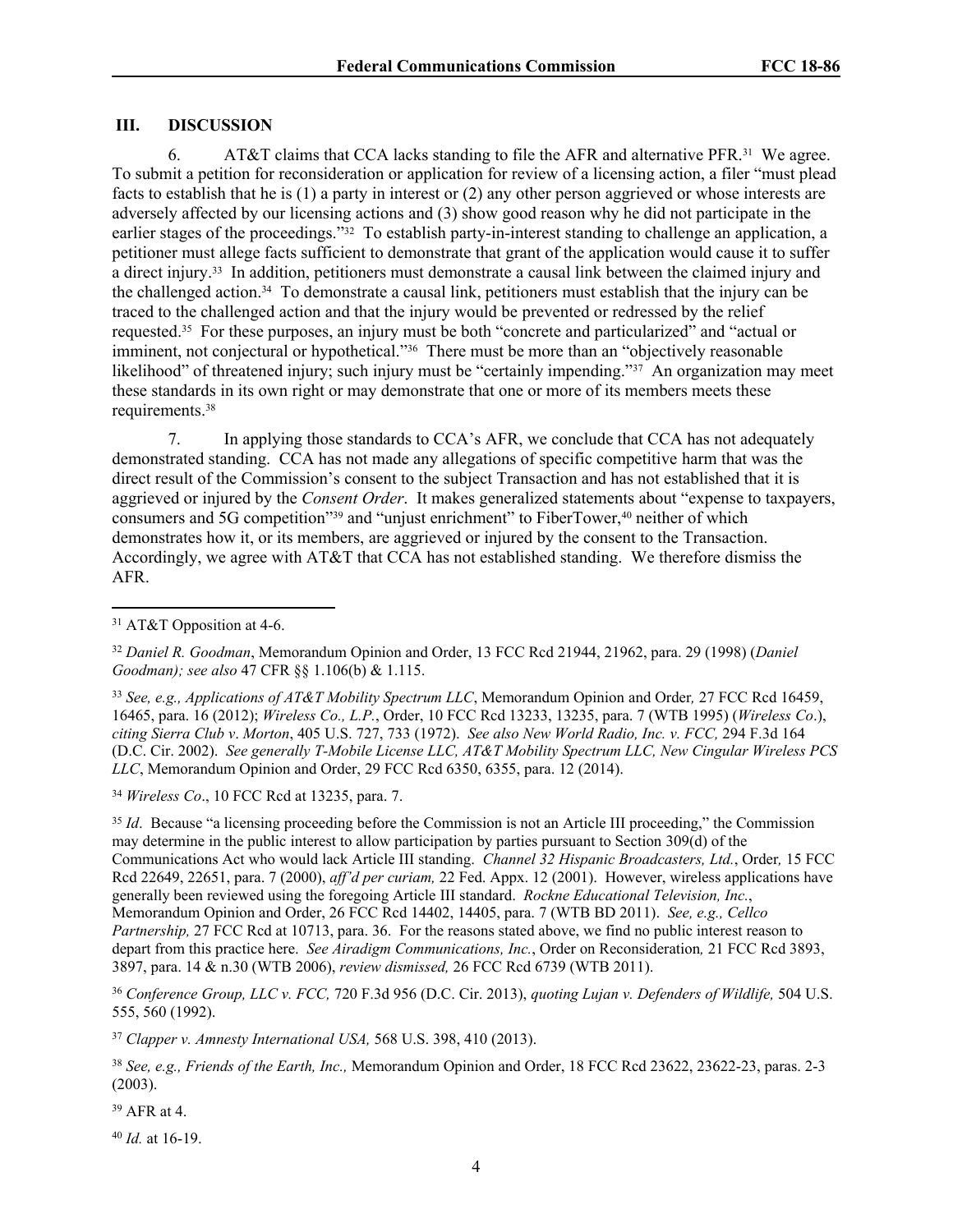8. We also reach the same conclusion when we consider CCA's pleading as a petition for reconsideration. As the Commission has held, "to qualify as a party in interest, a petitioner for reconsideration generally must have filed a valid petition to deny against the application whose grant the petitioner now seeks to have reconsidered."<sup>41</sup> Here, CCA did not file a petition to deny with respect to the Transaction. Moreover, the informal Comments filed by CCA do not constitute a petition to deny or convey "Petitioner" status to the filer.<sup>42</sup> If—as in this case—a petition for reconsideration is filed by one "who is not a party to the proceeding, it shall state with particularity the manner in which the person's interests are adversely affected by the action taken, and shall show good reason why it was not possible for him to participate in the earlier stages of the proceeding."<sup>43</sup> CCA has made no showing in this regard. However, in order to provide a clear resolution of the substantive issues, we also, in the alternative, address CCA's arguments and reject them on the merits below.

9. CCA's claim that "that the *Order on Remand* was merely the handoff to the *Consent Order*'s end-run around Section 309(j)" conflates and confuses the *Order on Remand* and the *Consent Order*. In the *Consent Order*, the Bureau applied existing Commission standards to determine that transfer of control of FiberTower and its 39 GHz licenses from FiberTower to AT&T is in the public interest. Policy issues that were resolved by the Bureau in the *Order on Remand*, such as the Settlement Agreement, waivers of buildout deadlines, relinquishment of licenses, and whether the licenses should have been cancelled and made available through competitive bidding, are separate from the determination of whether the Transaction is in the public interest. Those issues were resolved separate and distinct from the Transaction in the *Order on Remand*. As the Bureau made clear in the *Consent Order*, the only issues relevant to determining whether consent to the Transaction is in the public interest, convenience and necessity are those that are specific to the subject Transaction.<sup>44</sup> Whether or not FiberTower was entitled to the reinstatement of its licenses or whether those licenses should have been cancelled and made subject to competitive bidding were issues asked and answered in the *Order on Remand* and not subject to further consideration in this separate proceeding because they relate to whether FiberTower keeps its licenses. They do not arise out of the Transaction at issue here, which relates to whether the licenses may be transferred. Despite CCA's attempts to attach those policy issues to the Transaction, they are not related to the Transaction, have been resolved in the *Order on Remand*, and have been addressed on review in a

<sup>43</sup> 47 CFR § 1.106(b).

<sup>41</sup> *See Daniel Goodman*, 13 FCC Rcd at 21962, para. 30.

<sup>&</sup>lt;sup>42</sup> Letter from Peter H. Dovle, Chief, Audio Division, Media Bureau, to Timothy E. Welch, Hill & Welch, 21 FCC Rcd 692, 694 (MB 2006) (affirming "the staff's treatment of Dallavalle's pleading as an informal objection, rendering Dallavalle a non-party in this proceeding"), *citing University of North Carolina*, Memorandum Opinion and Order, 4 FCC Rcd 2780, para. 3 (1989). CCA attempts to distinguish the Dallavalle case on the basis that the Bureau acknowledged its status as a participant. CCA Reply at 4-5. That status, however, does not satisfy the statutory requirements under Section 5(a)(4) that CCA be "aggrieved" by the *Consent Order* and under Section 309(d) that a petitioner show it is adversely affected in a concrete manner by the *Consent Order*, i.e., through "specific allegations of fact sufficient to show that the petitioner is a party in interest. *See* 47 U.S.C. §§ 155(a)(4),  $309(d)(4)$ .

<sup>44</sup> *Consent Order,* 33 FCC Rcd at 1259, para. 22 ("to the extent that [parties argue] that we should not grant waivers and extensions of the substantial service requirements, their arguments are not transaction specific. They do not arise out of the transaction at issue here, involving the transfer of control of FiberTower's licenses. Instead, such arguments concern issues related to FiberTower's requests for license waivers and extensions of the substantial service requirements that were subject to a separate lengthy proceeding and presenting them now is untimely and unrelated to any competitive harms that may arise out of consent to this transaction. Those parties raising the issues now could have filed informal objections when FiberTower filed its extension and waiver requests originally, but they did not do so. After extensive proceedings at the Commission, a court appeal, and subsequent proceedings on remand, issues relating to those waivers and extension requests have been addressed though the *Waiver Order*.").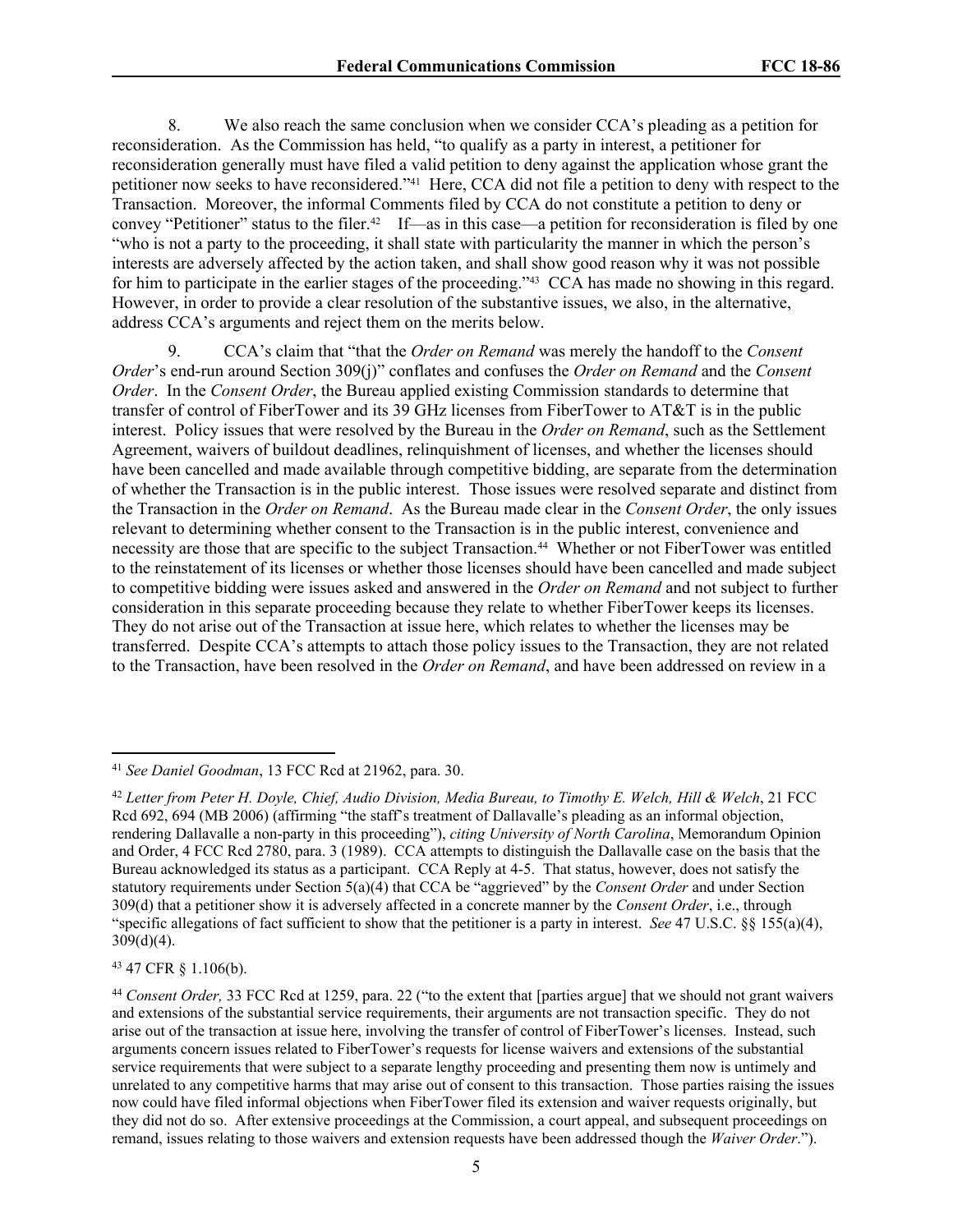separate order.<sup>45</sup>

10. In the *Consent Order*, the Bureau found, "We find no evidence in the record to support a finding that the transaction will result in potential public interest harms."46 CCA alleges that the Bureau's public interest analysis was "woefully deficient"<sup>47</sup> because it allegedly applied the incorrect spectrum threshold, ignored arguments about spectrum availability, did not consider existing concentration of mmW spectrum, did not consider unjust enrichment to FiberTower; and did not consider auctioning the spectrum instead of approving the Transaction. We disagree and affirm that the Bureau's consent to the Transaction was in the public interest. We address each of the issues raised by CCA below.

11. *Spectrum Threshold.* CCA argues that the Bureau improperly applied the 1850 megahertz mmW spectrum threshold to the transaction in the *MO&O* instead of the prior 1250 megahertz threshold, because the spectrum made available in the *Spectrum Frontiers Second Report and Order* which formed the basis for raising the threshold would allegedly not be accessible for years.<sup>48</sup> Initially, we note that the issue of which threshold to apply is non-decisional because AT&T's maximum spectrum holdings in any market would be 796.8 megahertz, well below the existing 1850 megahertz spectrum threshold, as well as the earlier 1250 megahertz threshold. Additionally, the Commission proposed to revise the mmW spectrum threshold before the filing of the Transaction,<sup>49</sup> and updated that threshold pursuant to notice and comment.<sup>50</sup> It also expressly noted that this increase in the mmW spectrum threshold would become effective upon publication in the Federal Register,<sup>51</sup> which occurred on January 2, 2018.<sup>52</sup> The Bureau's application of the revised threshold is consistent with past practice of applying law in existence at the time it takes action. Indeed, the Commission has revised an analogous tool -- its general spectrum screen that it applies to secondary market transactions -- in various orders and has applied it to pending transactions.<sup>53</sup> Accordingly, there was no basis for the Bureau to apply any threshold other than the 1850 megahertz screen adopted by the Commission and effective as of the date the *Consent Order* was adopted.<sup>54</sup>

12. *Spectrum Availability.* CCA argues that "the Bureau dramatically overstates the amount

<sup>47</sup> AFR at 10.

<sup>48</sup> *Id.* at 11.

<sup>49</sup> *Spectrum Frontiers FNPRM*, 31 FCC Rcd at 8180, para. 491 ("to the extent these bands to be made available have similar technical characteristics and potential uses as the 28 GHz, 37 GHz, and 39 GHz bands, we propose to use the approximately one-third threshold of the total amount of spectrum as our starting point").

<sup>50</sup> *Spectrum Frontiers Second Report and Order*, 32 FCC Rcd at 11011, para.74.

<sup>51</sup> *Spectrum Frontiers Second Report and Order*, 32 FCC Rcd at 11011, 11074, paras. 74, 268, n.189.

<sup>52</sup> *Use of Spectrum Bands Above 24 GHz for Mobile Radio Services*, 83 Fed. Reg. 37 (Jan. 2, 2018).

<sup>53</sup> *See, e.g., Applications of AT&T Mobility Spectrum LLC, New Cingular Wireless PCS, LLC, Comcast Corporation, Horizon Wi-Com, LLC, NextWave Wireless, Inc., and San Diego Gas & Electric Company*, Memorandum Opinion and Order, 27 FCC Rcd 16459, 16470, para. 31 (2012) (adding WCS A and B blocks to the spectrum screen); *Applications of AT&T Corporation and Dobson Communications Corporation*, Memorandum Opinion and Order, 22 FCC Rcd 20295, 20312-13, paras. 30-31 (2007) (adding 700 MHz spectrum to the spectrum screen).

<sup>54</sup> Additionally, contrary to CCA's assertion, *see* AFR at 4, this screen is not an *ipso facto* indicator that a transaction will or won't receive approval—it is merely a threshold informing Commission review of a transaction. And here, the Bureau concluded, "based on our careful review of the record as well as our examination of the various factors present in this case as described below, we find that AT&T's post- transaction spectrum holdings across the 39 GHz bands do not raise concerns in light of the current state of the marketplace." *Consent Order*, 33 FCC Rcd at 1258- 59, para. 21.

<sup>45</sup> *See Remand PFR Order*.

<sup>46</sup> *Consent Order,* 33 FCC Rcd at 1256, para. 14.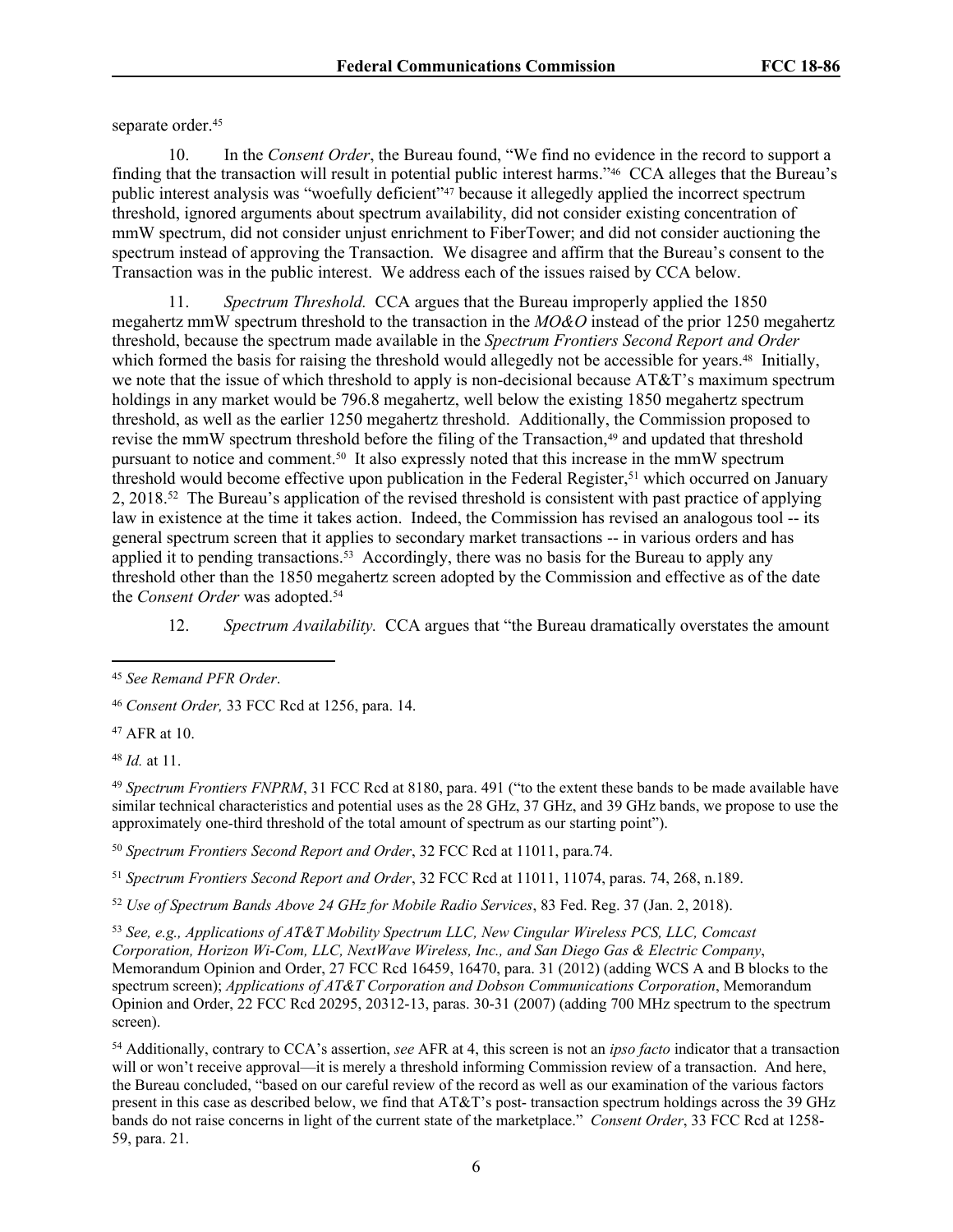of mmW spectrum generally available for mobile broadband use" because spectrum that has not yet been auctioned is not currently "available."<sup>55</sup> As discussed above, CCA's argument is an untimely request for reconsideration of the *Spectrum Frontiers Second Report and Order.* The mmW spectrum threshold was changed in a rulemaking proceeding,<sup>56</sup> and to the extent that CCA is arguing that some of the spectrum included in the mmW spectrum threshold will not be available for years, its remedy was to file a petition for reconsideration of the *Spectrum Frontiers Report and Order* and/or the *Spectrum Frontiers Second Report and Order*. It did not do so. In addition, the Commission plans to make the bands to which the spectrum threshold applies available as soon as practicable.<sup>57</sup> For instance, the Commission recently sought comment on procedures for the auction process for the 24 GHz and 28 GHz bands, with bidding on 28 GHz scheduled to begin November 14, 2018.<sup>58</sup>

13. *Spectrum Concentration.* In addition, CCA's attempts to demonstrate that the combined mmW holdings of AT&T and Verizon somehow negatively impact the public interest determination of the Transaction must be rejected. In the *Consent Order*, the Bureau found that AT&T's acquisition of this mmW spectrum did not raise concerns in light of the current state of the marketplace.<sup>59</sup> CCA provides no basis for reversing that holding. The relevant issue is not the combined mmW holdings of AT&T and Verizon (for which the Commission has already accounted with the secondary market screen for transactions involving mmW spectrum). Rather, the relevant issue is that we ensure that sufficient spectrum is available for incumbent licensees as well as potential new entrants in order to promote competition and innovation in the wireless marketplace, and balance that against other policies and considerations informing the Commission's determination of what is in the public interest when evaluating a proposed transaction.<sup>60</sup> CCA has previously asked us to consolidate review of various transactions concerning the mmW spectrum, and the Bureau correctly declined to do so.<sup>61</sup> Moreover, since use cases for the mmW spectrum are still under development,<sup>62</sup> CCA's allegations of negative competitive impact from the transaction are speculative at best, and must be denied.

14. *Unjust Enrichment.* CCA's allegations that the Bureau failed to adequately address FiberTower's unjust enrichment through the Transaction are unfounded.<sup>63</sup> CCA cites Section 309(j)(4) of the Communications Act, but that section requires us to consider unjust enrichment in the context of systems of competitive bidding.<sup>64</sup> Unjust enrichment is an issue with respect to the assignment or transfer of spectrum that was awarded to a designated entity, using bidding credits, as defined pursuant to Section

<sup>55</sup> AFR at 12-13.

<sup>56</sup> The Commission determined that the threshold warranted inclusion of mmW spectrum planned for auction but not yet auctioned, because it found that "this frontier spectrum is likely to become increasingly valuable to the advent of 5G services," "the spectrum screen applicable to lower-band spectrum has been one tool used to help identify particular markets for further competitive analysis," and use of the mmW spectrum threshold (updated to reflect that more bands are "available") "identifies those markets that may warrant further competitive analysis." *Spectrum Frontiers Report and Order*, 31 FCC Rcd at 8083, para. 189; *Spectrum Frontiers Second Report and Order*, 32 FCC Rcd at 11011, para. 74.

<sup>57</sup> *See Spectrum Frontiers Second Report and Order*, 32 FCC Rcd 10991, para. 6.

<sup>58</sup> *See Auctions of Upper Microwave Flexible Use Licenses for Next-Generation Wireless Licenses*, Public Notice FCC 18-43 (rel. Apr. 17, 2018).

<sup>59</sup> *Consent Order,* 33 FCC Rcd at 1258-59, para. 21.

<sup>60</sup> *Consent Order*, 33 FCC Rcd at 1257-59, paras. 19-21.

<sup>61</sup> *Application of Cellco Partnership d/b/a Verizon Wireless and XO Holdings*, Memorandum Opinion and Order,32 FCC Rcd 10125, 10132, para. 20 (WTB 2017).

<sup>62</sup> *Spectrum Frontiers Second Report and Order*, 32 FCC Rcd at 11022, para. 105.

<sup>63</sup> AFR at 16-19.

<sup>64</sup> *Id. citing* 47 U.S.C. § 309(j)(4)(B)-(C) & (E).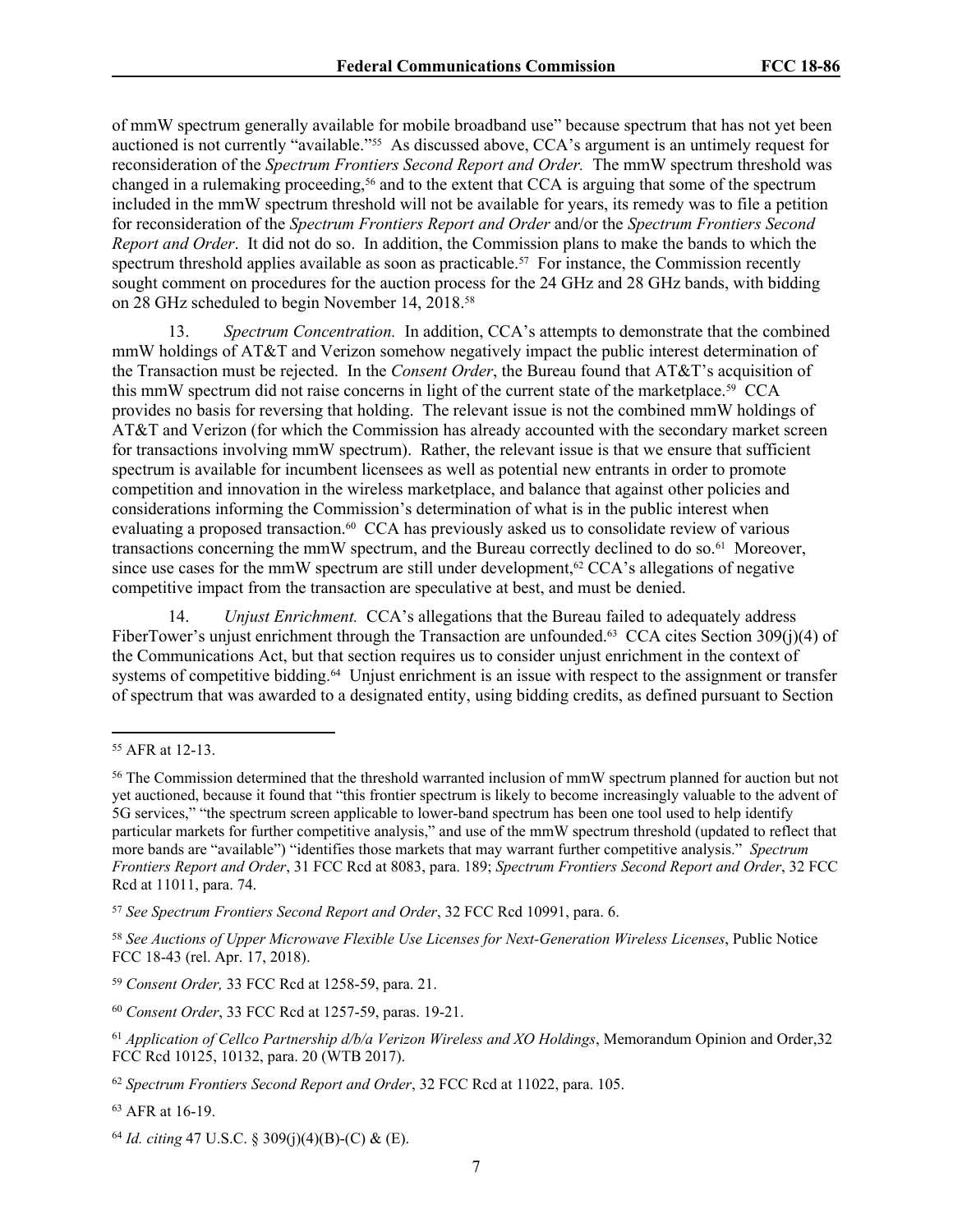1.2110 of the Commission's rules, pursuant to a competitive bidding process.<sup>65</sup> That is not the case here. 66 CCA does not cite a single case supporting its contention that Section 309(j)(4) is a requirement that applies to all license transfers, nor a single case where the FCC has applied unjust enrichment outside the bidding credit context. Thus, CCA fails to convince us that any alleged unjust enrichment of FiberTower serves to justify a reconsideration of the grant of the Transaction. In addition, as noted above, CCA's argument is premised on claims about FiberTower's entitlement to the licenses that have been rejected in the *Order on Remand* and the Commission's *Order on Reconsideration* affirming the *Order on Remand*.

15. *Auctioning FiberTower's Spectrum.* Finally, contrary to arguments raised by CCA and others,<sup>67</sup> the public interest analysis undertaken by the Bureau when reviewing a transfer of control application cannot consider whether the spectrum proposed to be transferred would be better awarded to an entity other than the proposed transferee or through a license mechanism other than the one proposed in the subject Transaction. CCA cites *MG-TV Broadcasting v. FCC*, 408 F.2d 1257 (D.C. Cir. 1968) (*MG-TV Broadcasting*), to support its argument that Section 310(d) does not prohibit the Commission from deciding, in the context of a transfer of control application, that the public interest would be better served by cancelling the licenses and auctioning the spectrum.<sup>68</sup> CCA is incorrect. Therein, the Court stated that the Commission can first consider whether an "assignor's permit is valid" prior to determining whether an assignment is in the public interest.<sup>69</sup> In that case, the Commission had not ruled on the validity of the license before ruling on the assignment application, raising a question as to whether the license could be assigned at all.<sup>70</sup> Here, the validity of the licenses being transferred was previously decided by the Bureau in the *Order on Remand*. Section 310(d) of the Communications Act states that "the Commission may not consider whether the public interest, convenience and necessity might be served by the transfer, assignment or disposal of the permit or license to a person other than the proposed transferee."<sup>71</sup> Whether or not the underlying spectrum should have been subject to competitive bidding is a policy question not relevant to the *Consent Order* and is more appropriately reviewed in resolving CCA's Waiver Order PFR.

#### **IV. CONCLUSION**

16. CCA has not demonstrated standing. CCA's AFR mostly repeats arguments considered and rejected in the *Consent Order* or that are being considered pursuant to CCA's AFR of the *Order on Remand*. CCA has not demonstrated that the Bureau erred in its analysis or was inconsistent with precedent. Accordingly, we dismiss CCA's AFR. In the alternative, we deny the AFR on the merits.

## **V. ORDERING CLAUSES**

17. Accordingly, having reviewed the application and the record in this matter, **IT IS ORDERED** that, pursuant to the authority of Sections 1, 4(i), 4(j), 5, 310 and 405 of the Communications Act of 1934, as amended, 47 U.S.C. §§ 151, 154(i), 154(j), 155(c)(5), 310, 405, and Section 1.115 of the Commission's rules, 47 C.F.R. § 1.115, the Application for Review, or in the Alternative, Petition for Reconsideration filed by the Competitive Carriers Association **IS DISMISSED.** In the alternative, the Application for Review/Petition for Reconsideration **IS DENIED**.

18. **IT IS FURTHER ORDERED**, pursuant to Section 4(i) of the Communications Act of

<sup>70</sup> *Id.*

<sup>71</sup> 47 U.S.C. § 310(d).

<sup>65</sup> 47 CFR § 1.2110.

<sup>66</sup> *See* AT&T Opposition at 15-16 (FiberTower did not obtain the spectrum subject to the Transaction through competitive bidding, such that designated entity bidding credits could never have even been a consideration).

<sup>67</sup> AFR at 19-21; T-Mobile Comments at 2-6.

<sup>68</sup> AFR at 21.

<sup>69</sup> *MG-TV Broadcasting*, 408 F.2d at 1264.